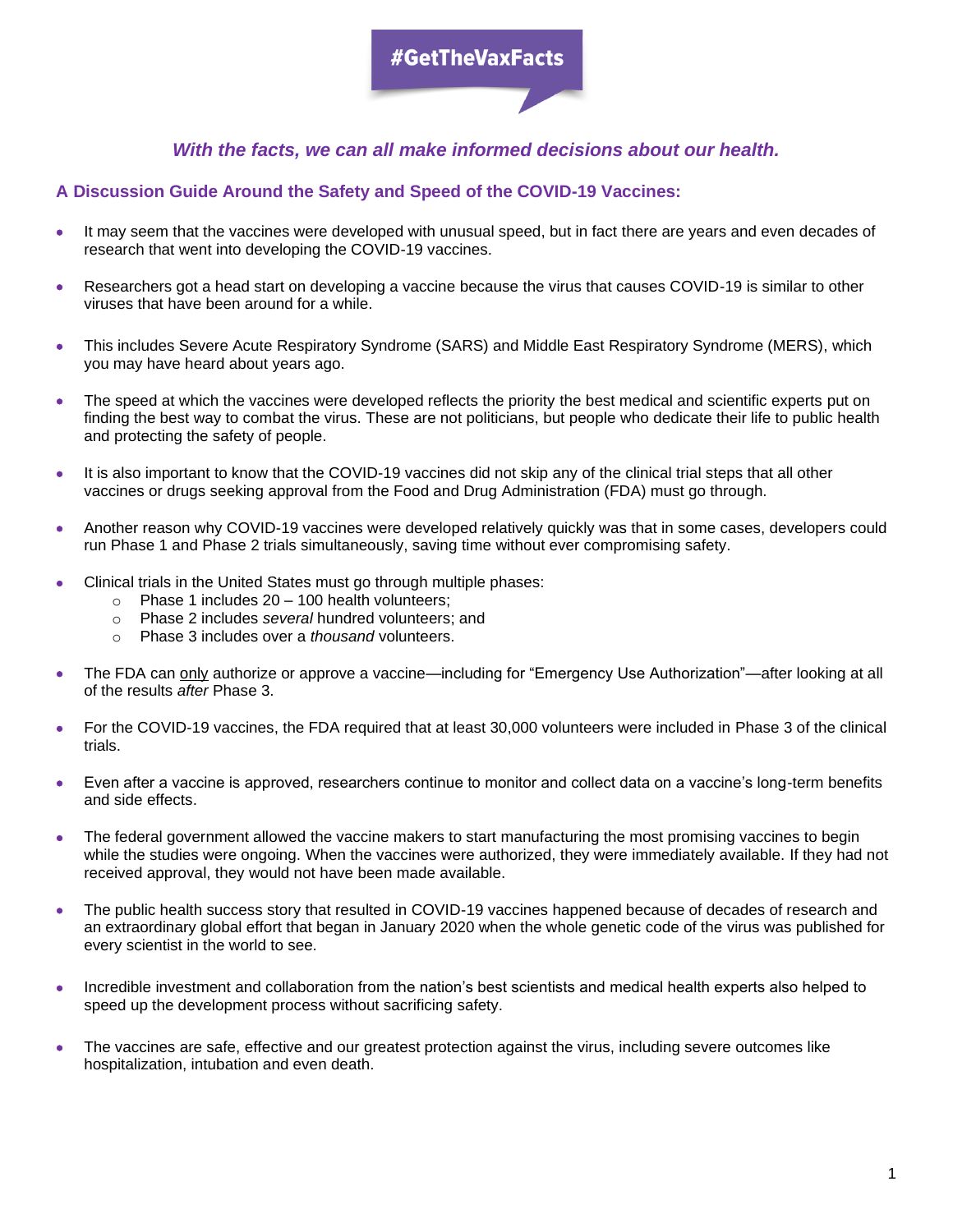# #GetTheVaxFacts

We hope the information you learned today can help you feel confident about making the decision to get vaccinated – so you can protect yourself, your loved ones and your community against this dangerous virus.

### **It's OK to have questions, and that's why we want to make sure you have the information you need to get good answers.**

## **Frequently Asked Questions:**

**Question: How was the vaccine developed so quickly? Answer: The speed at which the vaccines were developed is a reflection of the priority the scientific community and the world put on finding a way to combat the virus.** 

There are many factors that combined to allow the COVID-19 vaccines to be developed quickly and safely:

- Researchers got a head start on developing a vaccine because the virus that causes COVID-19 is similar to other existing viruses that have been studied extensively in the past decade.
- Research about the new virus was shared almost immediately with scientists all over the world, which allowed work to begin on a vaccine right away.
- Some researchers were able to run [phase one and two trials at the same time.](https://www.cdc.gov/vaccinesafety/ensuringsafety/)
- The studies on COVID-19 included a larger number of people than other recent vaccine trials, meaning there were a larger number of people in the trials over a shorter period of time.
- The federal government allowed manufacturing of the most promising vaccines to begin while the studies were ongoing. That means that when they was authorized they could be offered to the public almost immediately.
- It's important to note that all vaccine developers are required to go through each stage of the development process and meet all safety and efficacy (how well something works) standards. Learn about the many steps in the typical [vaccine testing and approval process.](https://www.cdc.gov/vaccines/basics/test-approve.html)

### **Question: Are the COVID-19 vaccines safe and effective?**

**Answer: Yes, all of the COVID-19 vaccines authorized for emergency use in the United States are safe, effective and your greatest protection against the virus.** 

All of the vaccines available are extremely effective at preventing severe illness, hospitalization and death from COVID-19. All of our State and federal medical experts agree and strongly encourage all eligible individuals to get their COVID-19 vaccine as soon as possible.

- The COVID-19 vaccines are held to the **same rigorous safety and effectiveness standards** as all other types of vaccines in the United States.
- Each vaccine had three rounds of clinical trials **with tens of thousands of participants** with a diverse range of race, age and other demographics.
- After vaccine is authorized, multiple **safety systems** at the FDA and the CDC constantly monitor for adverse events. If an adverse event is found, it is immediately investigated to determine if it poses a true health issue and public recommendations are made if necessary.

#### **Question: Should the public have confidence in the process for a COVID-19 vaccine to get authorized or approved?**

**Answer: Absolutely. All the vaccines we use each day, from the flu to tetanus shots, have followed a similarly rigorous scientific approval process.** 

The FDA and the CDC have a long history in evaluating the safety and effectiveness of vaccines before they are authorized or approved for use by members of the public. It's important to note that there is transparency during every step of the way. When key committees at the FDA and CDC meet to consider authorizing or approving a drug, or recommending a drug, these meetings are open to the public and available online via live webcast. Similarly, applications by drug companies for FDA authorization or approval, as well as underlying clinical trial data, are also publicly available.